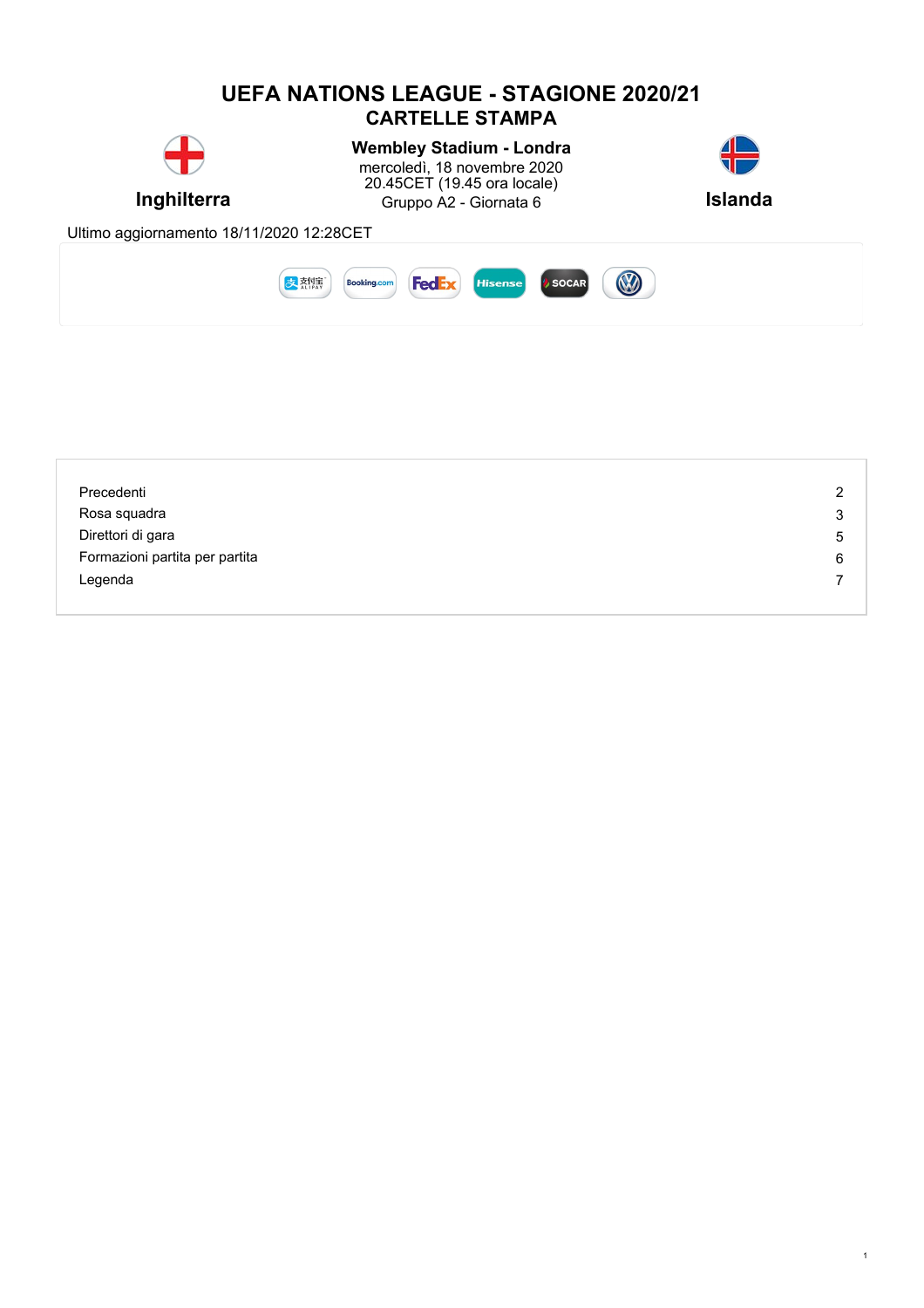### **Precedenti**

#### Execption in

[/insideuefa/mediaservices/presskits/uefanationsleague/season=2021/round=2001192/day=6/session=2/match=20301

#### Slot []

ExceptionInfo [Error executing child request for /code/PressKits/prevMeetings.aspx.]

Inner Exception [Exception of type 'System.Web.HttpUnhandledException' was thrown.]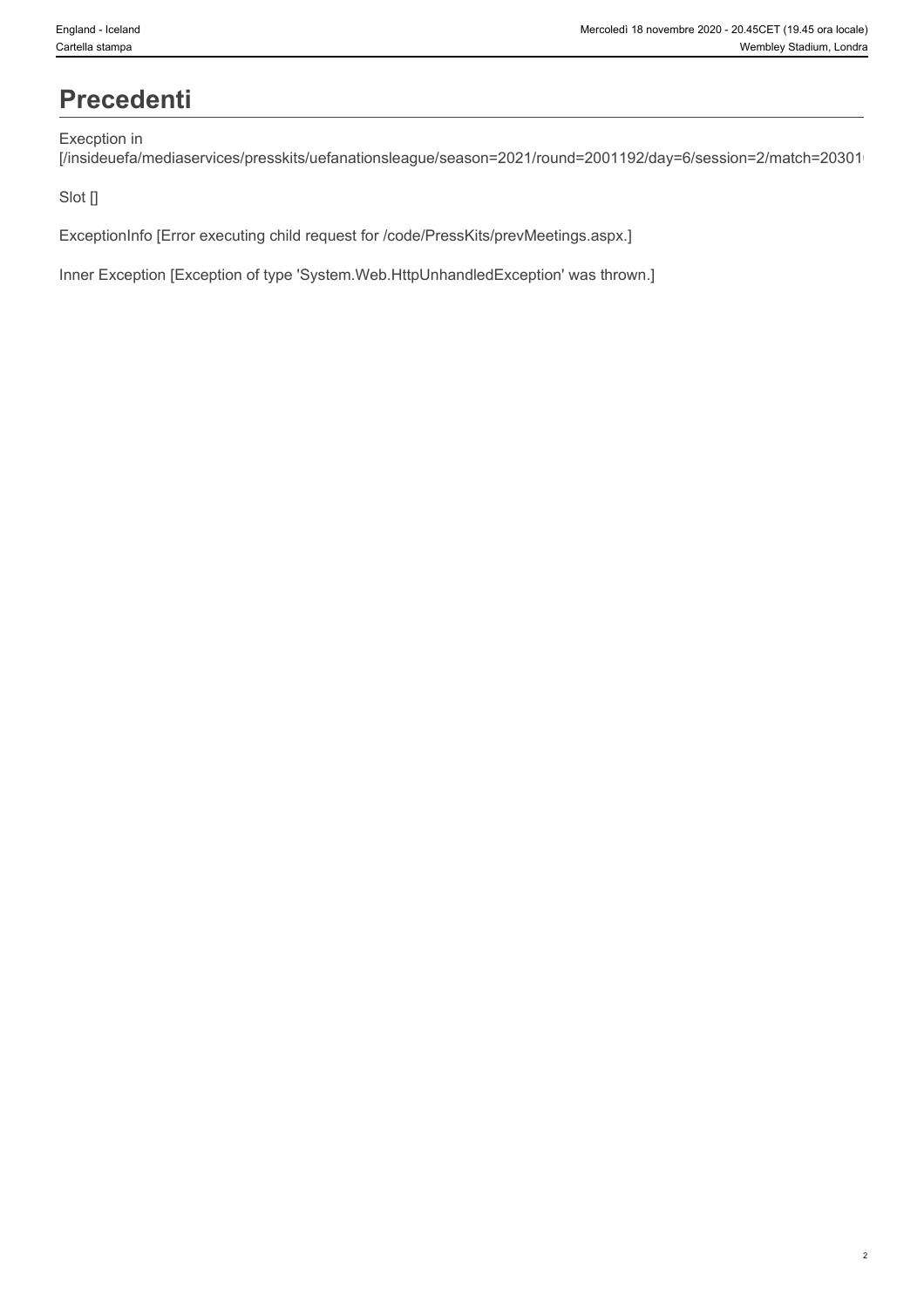### **Rosa squadra**

### **Inghilterra**

|                         |                             |     |                |                             | Fase a Leghe   |                     |  |
|-------------------------|-----------------------------|-----|----------------|-----------------------------|----------------|---------------------|--|
| No. Giocatore           | <b>Nato</b>                 | Età | Club           | D                           |                | G Gol               |  |
| <b>Portieri</b>         |                             |     |                |                             |                |                     |  |
| - Jordan Pickford       | 07/03/1994 26               |     | Everton        | $\overline{\phantom{a}}$    |                | $5 \mid 0$          |  |
| - Dean Henderson        | 12/03/1997 23               |     | Man.<br>United | $\overline{\phantom{a}}$    |                | $0 \mid 0$          |  |
| - Nick Pope             | 19/04/1992 28               |     | <b>Burnley</b> | $\equiv$                    |                | $0 \mid 0$          |  |
| <b>Difensori</b>        |                             |     |                |                             |                |                     |  |
| - Kieran Trippier       | 19/09/1990 30               |     | Atlético       | $\sim$                      |                | $4 \mid 0$          |  |
| - Kyle Walker           | 28/05/1990 30               |     | Man. City      | $\sim$                      | $\overline{4}$ | $\mathbf 0$         |  |
| - Michael Keane         | 11/01/1993 27               |     | Everton        | $\mathcal{L}_{\mathcal{A}}$ | $\overline{0}$ | $\mathbf 0$         |  |
| Ainsley Maitland-Niles  | 29/08/1997 23               |     | Arsenal        | $\overline{\phantom{a}}$    | $2 \mid$       | $\overline{0}$      |  |
| - Harry Maguire         | 05/03/1993 27               |     | Man.<br>United | L,                          |                | $2 \mid 0$          |  |
| <b>Ben Chilwell</b>     | 21/12/1996 23               |     | Chelsea        | $\sim$                      |                | $1 \ 0$             |  |
| - Tyrone Mings          | 13/03/1993 27 Aston Villa - |     |                |                             |                | $2 \mid 0$          |  |
| Centrocampisti          |                             |     |                |                             |                |                     |  |
| Jack Grealish           | 10/09/1995 25 Aston Villa - |     |                |                             |                | $2 \mid 0$          |  |
| <b>Eric Dier</b>        | 15/01/1994 26 Tottenham -   |     |                |                             | $\overline{4}$ | $\mathbf 0$         |  |
| - Harry Winks           | 02/02/1996 24 Tottenham -   |     |                |                             | 1              | $\overline{0}$      |  |
| - Mason Mount           | 10/01/1999 21 Chelsea       |     |                | $\sim$                      | $\overline{4}$ | $\mathbf{1}$        |  |
| Declan Rice             | 14/01/1999 21 West Ham -    |     |                |                             | $\overline{5}$ | $\mathbf 0$         |  |
| - Phil Foden            | 28/05/2000 20 Man. City -   |     |                |                             | 1              | $\mathbf 0$         |  |
| Jadon Sancho            | 25/03/2000 20 Dortmund -    |     |                |                             | $\overline{5}$ | $\mathbf 0$         |  |
| Bukayo Saka             | 05/09/2001 19               |     | Arsenal        | $\overline{\phantom{a}}$    | 1              | $\mathbf 0$         |  |
| - Jude Bellingham       | 29/06/2003 17 Dortmund      |     |                | $\sim$                      |                | $0 \mid 0$          |  |
| <b>Attaccanti</b>       |                             |     |                |                             |                |                     |  |
| - Harry Kane            | 28/07/1993 27 Tottenham -   |     |                |                             |                | $5 \ 0$             |  |
| - Tammy Abraham         | 02/10/1997 23               |     | Chelsea        | $\sim$                      | $\mathsf{O}$   | $\mathsf{O}\xspace$ |  |
| - Dominic Calvert-Lewin | 16/03/1997 23               |     | Everton        | $\sim$                      |                | $3 \mid 0$          |  |
| <b>Allenatore</b>       |                             |     |                |                             |                |                     |  |
| - Gareth Southgate      | 03/09/1970 50               |     |                | $\mathbb{L}$                | $\overline{5}$ | $\overline{0}$      |  |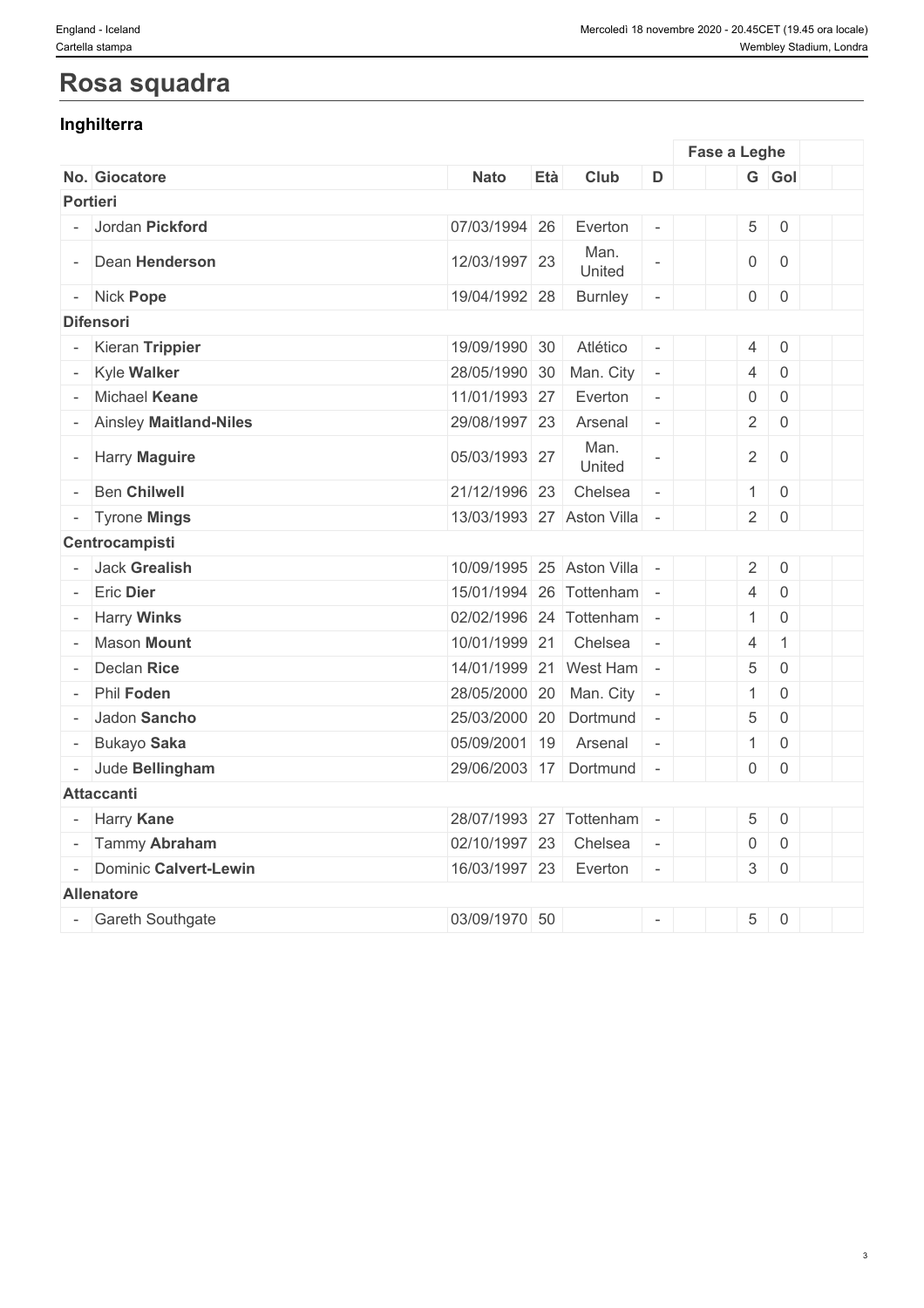#### **Islanda**

|                |                             |               |     |                            |                          | Fase a Leghe   |                     |  |
|----------------|-----------------------------|---------------|-----|----------------------------|--------------------------|----------------|---------------------|--|
|                | No. Giocatore               | <b>Nato</b>   | Età | Club                       | D                        |                | G Gol               |  |
|                | Portieri                    |               |     |                            |                          |                |                     |  |
| $\overline{1}$ | Hannes Halldórsson          | 27/04/1984 36 |     | Valur                      | $\overline{\phantom{a}}$ |                | $2 \ 0$             |  |
|                | 12 Ögmundur Kristinsson     |               |     | 19/06/1989 31 Olympiacos   | $\overline{\phantom{a}}$ | $\mathbf{1}$   | $\overline{0}$      |  |
|                | 13 Rúnar Rúnarsson          | 18/02/1995 25 |     | Arsenal                    | $\overline{\phantom{a}}$ |                | $2 \mid 0$          |  |
|                | <b>Difensori</b>            |               |     |                            |                          |                |                     |  |
|                | 2 Birkir Sævarsson          | 11/11/1984 36 |     | Valur                      | $\bar{\phantom{a}}$      |                | $2 \mid 1$          |  |
|                | 3 Hólmar Eyjólfsson         | 06/08/1990 30 |     | Rosenborg                  | $\overline{\phantom{a}}$ | $\overline{4}$ | $\mathbf 0$         |  |
|                | 4 Victor Pálsson            | 30/04/1991 29 |     | Darmstadt -                |                          | 5              | $\overline{0}$      |  |
|                | 5 Sverrir Ingason           | 05/08/1993 27 |     | <b>PAOK</b>                | $\sim$                   | $\overline{4}$ | $\mathbf 0$         |  |
|                | 6 Alfons Sampsted           | 06/04/1998 22 |     | Bodø/Glimt -               |                          | $\overline{0}$ | $\overline{0}$      |  |
|                | 14 Kári Árnason             | 13/10/1982 38 |     | Víkingur<br>Reykjavík      |                          | $\mathbf{1}$   | $\mathbf 0$         |  |
|                | 15 Hjörtur Hermannsson      | 08/02/1995 25 |     | Brøndby                    | $\overline{\phantom{a}}$ | $\mathfrak{S}$ | $\mathsf 0$         |  |
|                | 23 Ari Skúlason             | 14/05/1987 33 |     | Oostende                   | $\sim$                   |                | $3 \mid 0$          |  |
|                | Centrocampisti              |               |     |                            |                          |                |                     |  |
|                | 7 Ísak Bergmann Jóhannesson |               |     | 23/03/2003 17 Norrköping   | $\overline{\phantom{a}}$ | $\overline{0}$ | $\sqrt{0}$          |  |
|                | 8 Birkir Bjarnason          | 27/05/1988 32 |     | <b>Brescia</b>             | $\sim$                   | $\overline{5}$ | $\mathsf{O}\xspace$ |  |
|                | 10 Jón Dagur Þorsteinsson   | 26/11/1998 21 |     | AGF                        | $\mathcal{L}$            | 2 <sup>1</sup> | $\overline{0}$      |  |
|                | 11 Andri Fannar Baldursson  | 10/01/2002 18 |     | Bologna                    | $\sim$                   | $\overline{1}$ | $\mathbf 0$         |  |
|                | 16 Rúnar Már Sigurjónsson   | 18/06/1990 30 |     | Astana                     | $\sim$                   | $\overline{2}$ | $\overline{0}$      |  |
|                | 20 Albert Guðmundsson       |               |     | 15/06/1997 23 AZ Alkmaar - |                          | $\overline{5}$ | $\overline{0}$      |  |
|                | 21 Arnór Sigurdsson         | 15/05/1999 21 |     | <b>CSKA</b><br>Moskva      |                          | $\mathfrak{S}$ | $\mathsf 0$         |  |
|                | <b>Attaccanti</b>           |               |     |                            |                          |                |                     |  |
|                | 9 Kolbeinn Sigthórsson      | 14/03/1990 30 |     | AIK                        | $\overline{\phantom{a}}$ | $\mathbf{1}$   | $\overline{0}$      |  |
|                | 19 Sveinn Aron Gudjohnsen   | 12/05/1998 22 |     | <b>OB</b>                  | $\overline{\phantom{a}}$ | 0              | $\overline{0}$      |  |
|                | 22 Jón Dadi Bödvarsson      | 25/05/1992 28 |     | Millwall                   | $\equiv$                 | 5 <sup>1</sup> | $\overline{0}$      |  |
|                | <b>Allenatore</b>           |               |     |                            |                          |                |                     |  |
|                | Erik Hamrén                 | 27/06/1957 63 |     |                            | $\equiv$                 | $\overline{4}$ | $\overline{0}$      |  |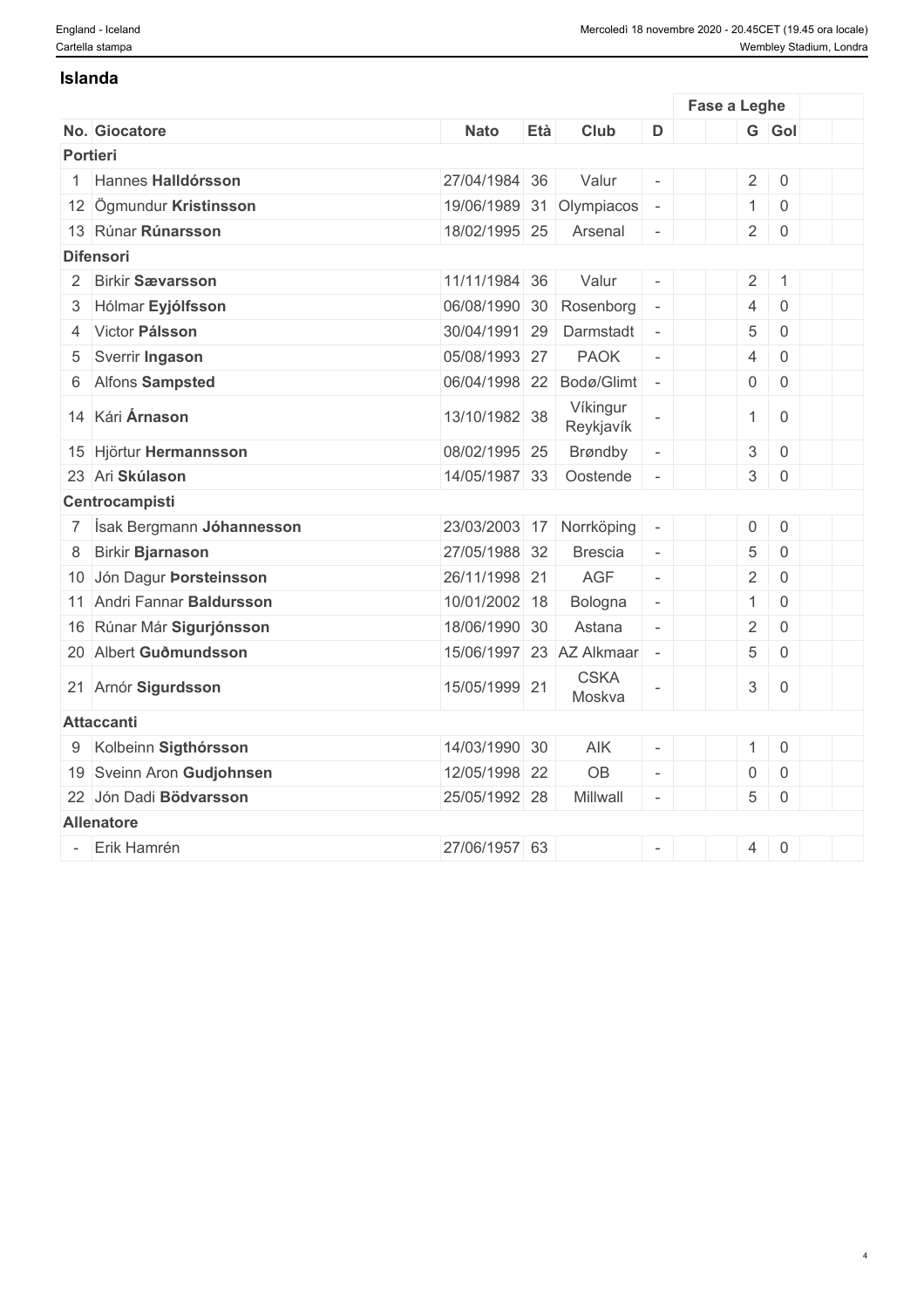### **Direttori di gara**

**Arbitro**

5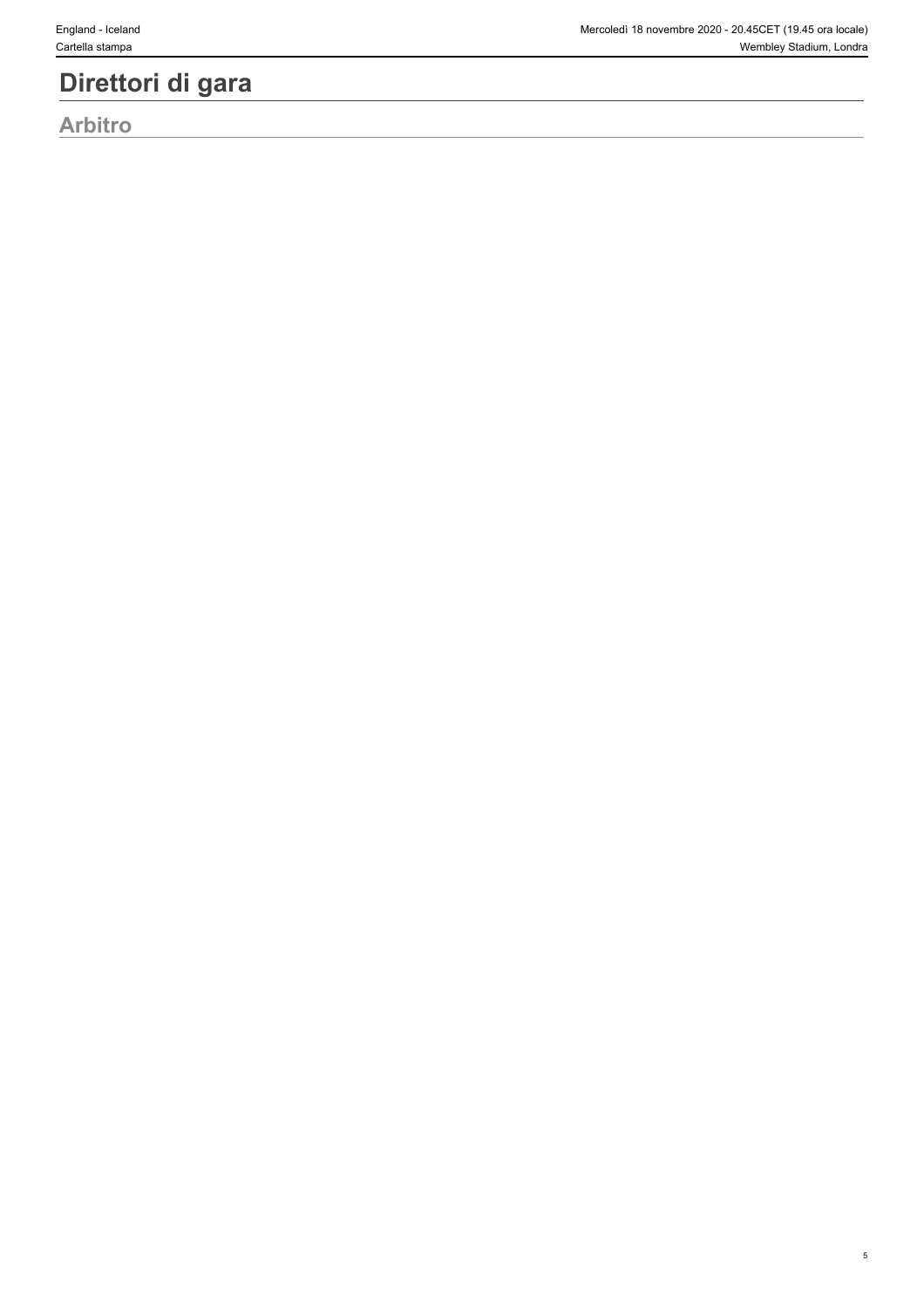# **Formazioni partita per partita**

#### Execption in

[/insideuefa/mediaservices/presskits/uefanationsleague/season=2021/round=2001192/day=6/session=2/match=20301/

Slot []

ExceptionInfo [Error executing child request for /code/PressKits/matchByMatch.aspx.]

Inner Exception [Exception of type 'System.Web.HttpUnhandledException' was thrown.]